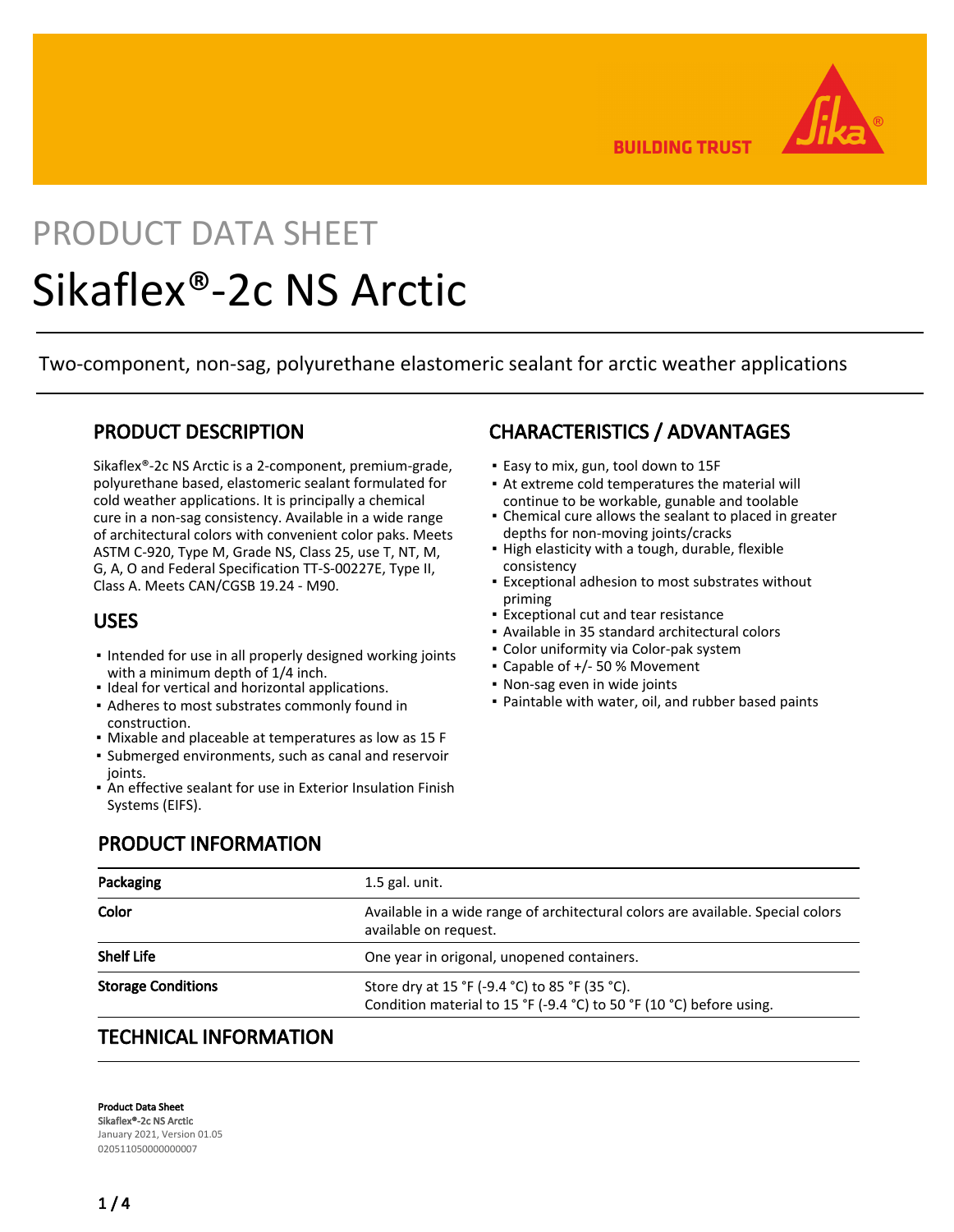| <b>Shore A Hardness</b>              | 73 °F (23 °C)                                                                                                                                          |               |  |
|--------------------------------------|--------------------------------------------------------------------------------------------------------------------------------------------------------|---------------|--|
|                                      | 14                                                                                                                                                     |               |  |
| <b>Tensile Strength</b>              | 73 °F (23 °C)                                                                                                                                          | (ASTM D-412)  |  |
|                                      | 73 psi                                                                                                                                                 |               |  |
| Elongation at maximum tensile stress | 73 °F (23 °C)                                                                                                                                          | (ASTM C-1135) |  |
|                                      | 600 %                                                                                                                                                  |               |  |
| <b>Elongation at Break</b>           | 73 °F (23 °C)                                                                                                                                          | (ASTM D-412)  |  |
|                                      | 540 %                                                                                                                                                  |               |  |
|                                      | <b>Extension at Break</b>                                                                                                                              |               |  |
|                                      | 73 °F (23 °C)                                                                                                                                          | (ASTM C-1135) |  |
|                                      | 640 %                                                                                                                                                  |               |  |
|                                      | 100 % E-Modulus                                                                                                                                        |               |  |
|                                      | 73 °F (23 °C)                                                                                                                                          | $(-)$         |  |
|                                      | 15 %                                                                                                                                                   |               |  |
| <b>Tensile Adhesion Strength</b>     | 73 °F (23 °C)                                                                                                                                          | (ASTM C-1135) |  |
|                                      | 73 psi                                                                                                                                                 |               |  |
| <b>Tear Strength</b>                 | 73 °F (23 °C)                                                                                                                                          | (ASTM D-624)  |  |
|                                      | 23 lbf/in                                                                                                                                              |               |  |
|                                      | <b>Tear Strain at Max. Stress</b>                                                                                                                      |               |  |
|                                      | 73 °F (23 °C)                                                                                                                                          | $(-)$         |  |
|                                      | 570 psi                                                                                                                                                |               |  |
| <b>Chemical Resistance</b>           | Good resistance to water, diluted acids, diluted alka lines, and residential<br>sewage. Consult Technical Service at 1-800-933-SIKA for specific data. |               |  |
| <b>Resistance to Weathering</b>      | Excellent                                                                                                                                              |               |  |
| <b>Service Temperature</b>           | -40º to 170º F (-40º- 75º C)                                                                                                                           |               |  |

# APPLICATION INFORMATION

| Coverage                     | 1 gallon: Yield in Linear feet   |                                  |               |      |      |       |
|------------------------------|----------------------------------|----------------------------------|---------------|------|------|-------|
|                              | Width/Depth                      | 1/4"                             | 3/8"          | 1/2" |      |       |
|                              | 1/4"<br>3/8"                     | 307.9<br>205.3                   | 136.8         |      |      |       |
|                              |                                  |                                  |               |      | 1/2" | 153.9 |
|                              | 3/4"                             | 102.6                            | 68.4          | 51.3 |      |       |
|                              | 1"                               |                                  |               | 38.5 |      |       |
|                              | 1.25"                            |                                  |               | 30.8 |      |       |
|                              | 1.5"                             |                                  |               | 25.7 |      |       |
|                              | <b>Ambient Air Temperature</b>   | 15 °F (-9.4 °C) to 50 °F (10 °C) |               |      |      |       |
| <b>Substrate Temperature</b> | 15 °F (-9.4 °C) to 50 °F (10 °C) |                                  |               |      |      |       |
| <b>Pot Life</b>              | 15 °F (-10 °C)                   |                                  | 73 °F (23 °C) |      |      |       |
|                              | 5 hours                          |                                  | 1 hours       |      |      |       |
| <b>Cure Time</b>             | 15 °F (-10 °C)                   |                                  | 73 °F (23 °C) |      |      |       |
|                              | 6 to 8 days                      |                                  | 3 to 4 days   |      |      |       |
|                              |                                  |                                  |               |      |      |       |

Product Data Sheet Sikaflex®-2c NS Arctic January 2021, Version 01.05 020511050000000007



**BUILDING TRUST**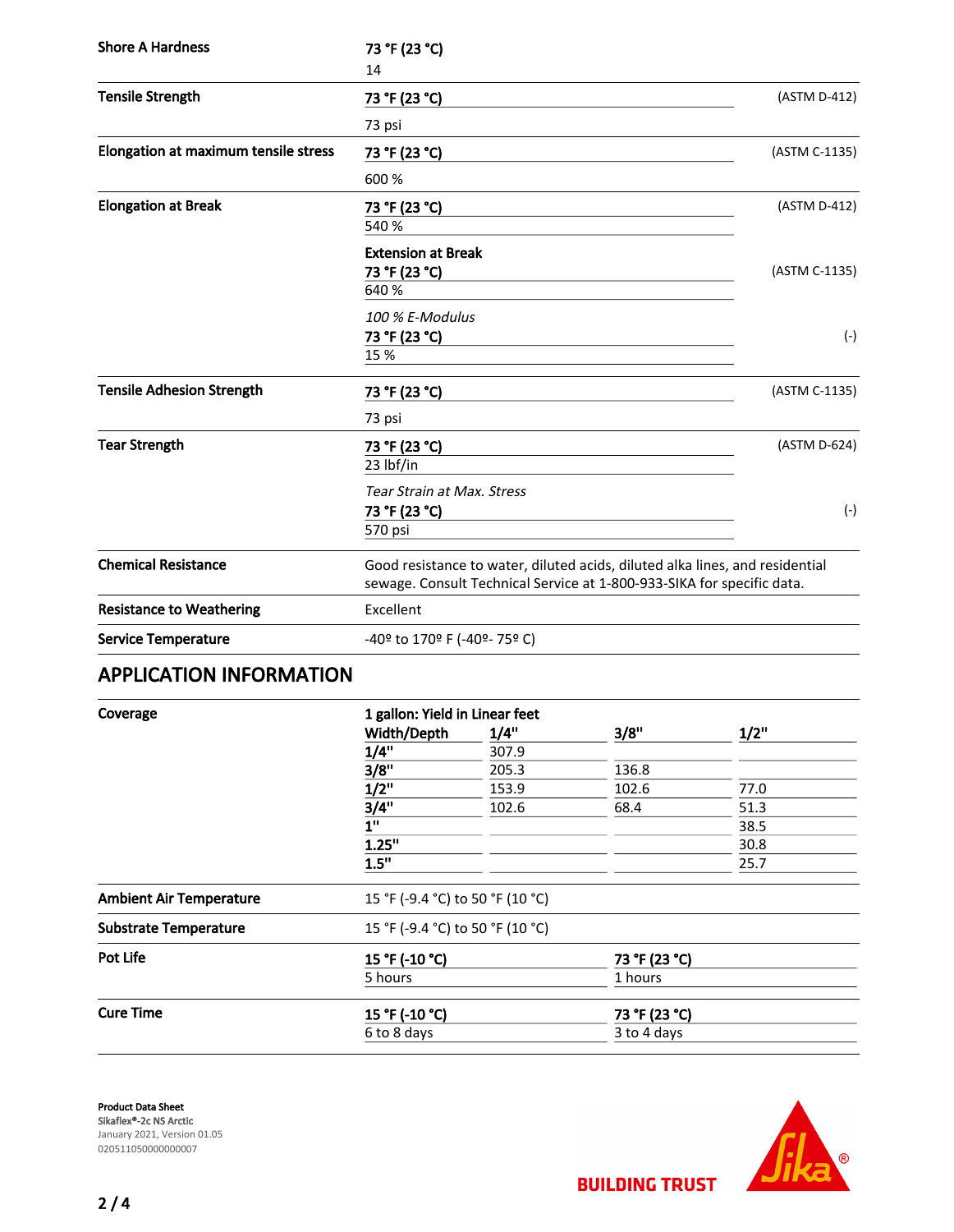# BASIS OF PRODUCT DATA

Results may differ based upon statistical variations depending upon mixing methods and equipment, temperature, application methods, test methods, actual site conditions and curing conditions.

# LIMITATIONS

- The ultimate performance of Sikaflex®-2c NS Arctic depends on good joint design and proper application.
- Minimum depth in working joint is 1/4 in.
- Maximum expansion and contraction should not exceed 50 % of average joint width.
- **•** So not use with Sikaflex 2c NS TG (Traffic Grade) Additive.
- Do not cure in the presence of curing silicones.
- Avoid contact with alcohol and other solvent cleaners during cure.
- Allow 7 day cure before subjecting sealant to total water immersion. Primer is required if sealant will be subjected to total water immersion.
- **Avoid exposure to high levels of chlorine. (Maximum** level is 5 ppm).
- Do not apply when moisture vapor transmission exists since this can cause bubbling within the sealant.
- Avoid over-mixing sealant.
- White color tends to yellow slightly when exposed to ultraviolet rays.
- Light colors can yellow if exposed to direct gas fired heating elements.
- When overcoating: an on-site test is recommended to determine actual compatibility.
- Rigid paints, coatings or primers will crack when placed over elastomeric sealants experiencing expansion or contraction
- Do not use in contact with bituminous/asphaltic materials.

# ENVIRONMENTAL, HEALTH AND SAFETY

For further information and advice regarding transportation, handling, storage and disposal of chemical products, user should refer to the actual Safety Data Sheets containing physical, environmental, toxicological and other safety related data. User must read the current actual Safety Data Sheets before using any products. In case of an emergency, call CHEMTREC at 1-800-424-9300, International 703-527-3887.

# APPLICATION INSTRUCTIONS

### SUBSTRATE PREPARATION

All joint-wall surfaces must be clean, dry, sound, and frost-free. Use mechanical means (i.e. sandblasting, surface grinding) to remove oils, grease, curing compound residues, and any other foreign matter from joint walls that might prevent bond. Bond breaker tape or backer rod must be used in the bottom of the joint to prevent three sided adhesion.

Priming: Priming is typically not necessary. Most substrates only require a primer if sealant will be subject to water immersion after cure. Test questionable substrates to determine if priming is needed. Consult Sikaflex Primer Technical Data Sheet for additional information or Technical Service at 800-933-7452 or www.sikaconstruction.com (USA)

Note: Most Exterior Insulation Finish Systems (EIFS) manufacturers recommend the use of a primer. When EIFS manufacturer specifies a primer Sikaflex 429 primer is recommended.

### MIXING

Pour entire contents of Component 'B' into pail of component 'A'. Add entire contents of Color Pak. Mix with a slow speed drill (400–600 rpm) and Sikaflex sealant mixing paddle (or other sealant paddle with rounded edges). Mix for 3–5 minutes to achieve a uniform color and consistency. Scrape down the side periodically to ensure all of the material is mixed. Avoid over-mixing and entrapment of air when mixing. Color pak must be used with tint base.

### APPLICATION METHOD / TOOLS

Recommended application temperatures: 15–50°F. Move preconditioned units to work areas just prior to application. To place, load directly into bulk gun or use a follower plate loading system. Place nozzle of gun into bottom of joint and fill entire joint. Keeping the nozzle deep in the sealant, continue with a steady flow of sealant to ensure full contact with joint walls and remove air entrapment. Also, avoid overlapping sealant since this also entraps air. Tool sealant to ensure full contact with joint walls and remove air entrapment. Joint dimension should allow for 1/4 inch minimum and 1/2 maximum thickness for sealant. Proper design 2:1 width to depth ratio.

Product Data Sheet Sikaflex®-2c NS Arctic January 2021, Version 01.05 020511050000000007